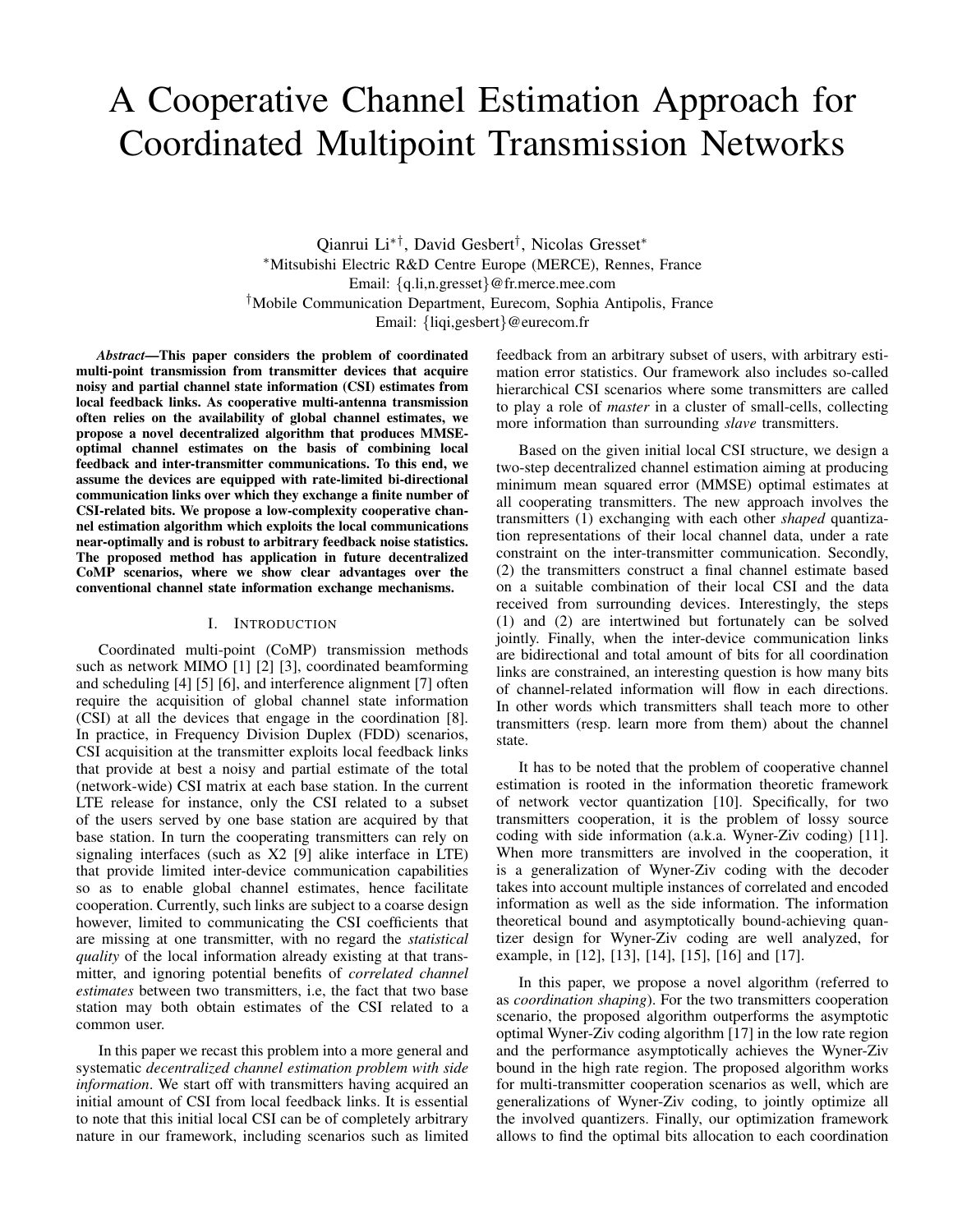links in the case when the total amount of bits for the coordination links are constrained.

More specifically, our contributions are as follows:

- We present a framework for cooperative decentralized channel estimation which adapts to scenarios with arbitrary noise and feedbacks, under a finite bit communication link between cooperators.
- We derive a low complexity optimal algorithm which determines what relevant information about the channel state is best to exchange between the devices. The solution takes the form of a vector quantizer based on a weighted distortion measure, where the weight is adapted to the CSI error covariance.
- We exhibit how to combine the exchanged limited CSI together with the local CSI. We use a weighted linear combination where the weights can be obtained from a provably convergent algorithm.
- In the case the communication between the cooperating devices is over a bi-directional link with a total amount of bits constraint over all coordination links, we present an algorithm that determines the optimal bits allocation across the links so as to minimize an average mean squared error (MSE) metric.

The rest of the paper is arranged as follows. Section II introduces the system model and describes the problem. Section III provides the optimization of the reconstruction function and Section IV performs the optimization of the quantizer. Section V solves the coordination link bit allocation problem and numeric result for both decentralized channel estimation and the coordination link bit allocation are presented in Section VI. Section VII concludes the paper.

## II. SYSTEM MODEL AND PROBLEM DESCRIPTION

We consider a communication system where  $K$  transmitters  $(TX)$  such as small cell base stations communicate with  $L$  receivers (RX) over a network MIMO channel. Each transmitter  $TXi, i = 1, \ldots, K$  is equipped with M transmit antennas while each receiver  $RXj, j = 1, ..., L$  is equipped with N receive antennas. The propagation channel between  $TXi$  and  $RXj$  is denoted as  $\mathbf{H}_{ji} \in \mathbb{C}^{N \times M}$ .

We now assume that each transmitter acquires an initial estimate of the global channel state from any pilot-based, digital or analog feedback mechanism. The CSI made initially available at TXi is modeled as:

$$
\hat{\mathbf{H}}^{(i)} = \mathbf{H} + \mathbf{E}^{(i)}
$$
\n
$$
\mathbf{H} = \begin{bmatrix}\n\mathbf{H}_{11} & \cdots & \mathbf{H}_{1K} \\
\vdots & \cdots & \vdots \\
\mathbf{H}_{L1} & \cdots & \mathbf{H}_{LK}\n\end{bmatrix}
$$
\n(1)

where  $\hat{H}^{(i)} \in \mathbb{C}^{NL \times MK}$  is an arbitrary CSI estimate for **H** at TXi.  $H \in \mathbb{C}^{NL \times MK}$  is the true CSI of the network MIMO channel and  $\mathbf{E}^{(i)} \in \mathbb{C}^{NL \times MK}$  is the estimation error at  $TXi$ . For ease of exposition, we assume that the true network MIMO channel satisfies  $h = vec(H) \sim \mathcal{CN}(0, I)$ . Hence, the actual channels are uncorrelated antenna-wise and user-wise, while the *estimates* at various TXs are correlated through H. The channel independent estimation error  $\mathbf{E}^{(i)}$  satisfies  $\mathbf{e}^{(i)}$  =  $vec(\mathbf{E}^{(i)}) \sim \mathcal{CN}(\mathbf{0},\mathbf{Q}_i)$ . The estimation errors for different TXs are assumed independent, i.e,  $\mathbb{E}\{\mathbf{e}^{(i)}\cdot\mathbf{e}^{(j)H}\} = \mathbf{0}, \forall i \neq j$ .

Note that this CSI feedback model is quite general and includes diverse scenarios from *local feedback* to *global noisy feedback*. Representing various CSI information structure can be done by varying the statistics (i.e.  $\mathbf{Q}_i$ ) at the various transmitters, since larger coefficients on some elements of  $Q_i$ induces a reduced information for the corresponding channels at TXi, inducing partial CSI. Note that some feedback designs may lead to each transmitter having some *noisy* information about *all* the user channels. For instance in the broadcast feedback scenario, each RX acquires its downlink CSI from all transmitters (using pilots), quantizes it, then broadcasts it on the uplink feedback channel. Since the link strength between RX and each TX varies for each TX-RX pair, each TX then receives a different noisy version of the same global CSI.

In Fig. 1, the cooperation information exchange between two transmitters  $TXi$  and  $TXk$  are illustrated. TXk send to TXi a suitably quantized version of his local CSI estimate  $h^{(k)}$ through the coordination link, denoted here by  $z_{ki}$ . Similar operation is performed by TXi to provide TX $k$   $\mathbf{z}_{ik}$ . Based on the local CSI and exchanged CSI, both transmitters compute a final estimate.



Fig. 1. Decentralized cooperative channel estimation across two base stations engaged in multi-cell MIMO downlink precoding.

The final estimate at TXi is denoted by  $\tilde{h}^{(i)}$ , a reconstruction function  $q_i(.)$  is used at TXi which combines local CSI  $\hat{\mathbf{h}}^{(i)}$  and exchanged CSI  $z_{ki}$  to get  $\tilde{\mathbf{h}}^{(i)}$ . The quantization operation associated to the link from TX $k$  to TX $i$  is defined as  $Q_{ki}: \mathbb{C}^{NMKL \times 1} \mapsto C_{ki}, \mathbf{z}_{ki} \in C_{ki}, |C_{ki}| = 2^{R_{ki}}$  where  $\mathcal{C}_{ki}$  is the codebook for the quantizer  $\mathcal{Q}_{ki}$ . Finally  $R_{ki}$  is the finite number of bits on the coordination link between  $TXk$ and TXi. All cooperation information is exchanged in a single shot and simultaneously with other transmitters.

The goal of this paper is to find (i) the optimal reconstruction function  $q_i(.)$  and (ii) the optimal fix rate quantizer  $\mathcal{Q}_{ki}$ such that the expectation of the per dimensional MSE for the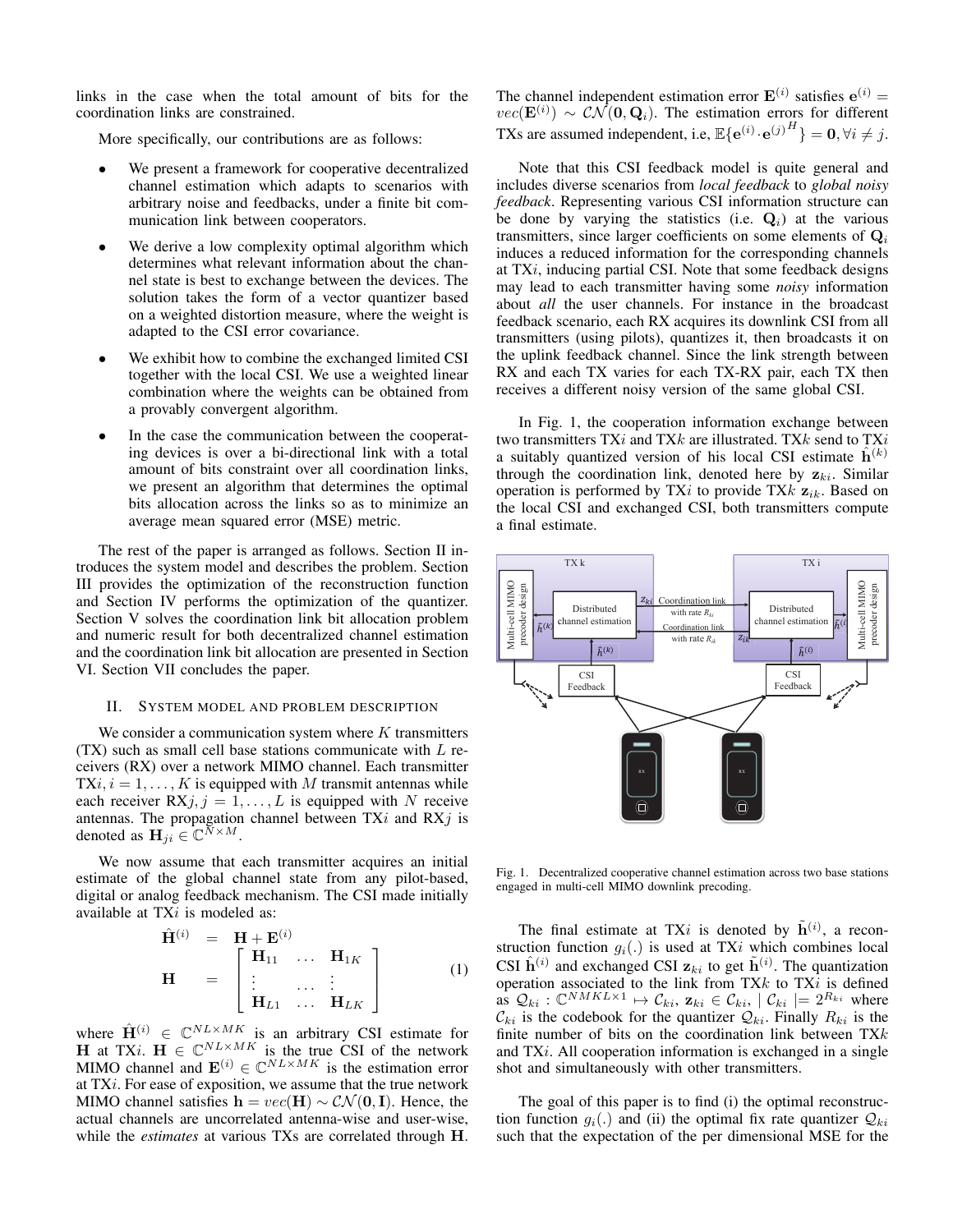final channel estimate

$$
D^{(i)} = \frac{1}{n} \mathbb{E}\{\parallel \mathbf{h} - \tilde{\mathbf{h}}^{(i)} \parallel^2\}
$$
 (2)

is minimized. Later on in this paper, we also optimize the values of  $R_{ki}$  under a global backhaul constraint.

Regarding the quantization on coordination link, the optimal vector quantization (VQ) is depicted in Fig. 2.  $z_{ki}$  and quantization error  $e_{\mathcal{Q}_{ki}}$  are shown to be uncorrelated,  $e_{\mathcal{Q}_{ki}}$  and  $\hat{h}^{(k)}$  are dependent [18]. The covariance matrices for  $\hat{h}^{(k)}$ ,  $z_{ki}$ and  $e_{\mathcal{Q}_{ki}}$  satisfy  $\mathbf{Q}_{\hat{\mathbf{h}}^{(k)}} = \mathbf{Q}_{\mathbf{z}_{ki}} + \mathbf{Q}_{\mathcal{Q}_{ki}}$ . Since the input of the quantizer  $\hat{\mathbf{h}}^{(k)}$  is Gaussian, we obtain an upper bound of the impact of quantization by assuming that the quantization error  $\mathbf{e}_{\mathcal{Q}_{ki}} = \hat{\mathbf{h}}^{(k)} - \mathbf{z}_{ki}$  is also Gaussian distributed as  $e_{\mathcal{Q}_{ki}} \sim \mathcal{CN}(\mathbf{0}, \mathbf{Q}_{\mathcal{Q}_{ki}})$  [19]. Similar to [20] and based on the assumption for  $e_{Q_{ki}}$  as Gaussian, we can approximate the VQ procedure by a gain-plus-additive-noise model (similar to the scalar quantizer case in [21]) shown in Fig.3.

**Proposition 1.** *Assume the quantization error*  $e_{Q_{ki}} \sim$  $\mathcal{CN}(\mathbf{0},\mathbf{Q}_{\mathcal{Q}_{ki}})$ , the optimal vector quantization procedure for  $\hat{\mathbf{h}}^{(k)} \sim \mathcal{CN}(\mathbf{0}, \mathbf{I}+\mathbf{Q}_k)$ ,  $\hat{\mathbf{h}}^{(k)} = \mathbf{e}_{\mathcal{Q}_{ki}} + \mathbf{z}_{ki}$  can be approximated *by a gain-plus-additive-noise model with the quantization result*  $z_{ki}$  *satisfying:* 

$$
\mathbf{z}_{ki} = (\mathbf{I} + \mathbf{Q}_k - \mathbf{Q}_{\mathcal{Q}_{ki}})(\mathbf{I} + \mathbf{Q}_k)^{-1}\hat{\mathbf{h}}^{(k)} + \mathbf{q}_{ki} \qquad (3)
$$

*where*  $\mathbf{q}_{ki}$  *and*  $\hat{\mathbf{h}}^{(k)}$  *are uncorrelated random vectors,*  $\mathbf{q}_{ki}$  ∼  $\mathcal{CN}(\mathbf{0},\bar{(\mathbf{I}}+\mathbf{Q}_k-\mathbf{Q}_{\mathcal{Q}_{ki}})(\mathbf{I}+\mathbf{Q}_k)^{-1}\mathbf{Q}_{\mathcal{Q}_{ki}}).$ 

*Proof:* This is just a trivial generalization of gain-plusadditive-noise model for optimal scalar quantizer in [21].



Fig. 2. Quantizer model for optimal vector quantization.



Fig. 3. Gain-plus-additive-noise model to approximate the optimal vector quantization procedure.

In the reminder of this work, both the design of reconstruction functions and optimal quantizers will be based on (3).

### III. RECONSTRUCTION FUNCTION DESIGN

This section addresses the aforementioned sub-problem of the optimal reconstruction function  $g_i(.)$  design in general setting of multi-transmitter cooperation  $(K \geq 2)$ . For the reason of simplicity, we only consider the reconstruction function as a weighted linear combination of estimates at TXi.

Therefore, the final estimate at  $TXi$  is:

$$
\tilde{\mathbf{h}}^{(i)} = \sum_{k \in \mathcal{A}_i} \mathbf{W}_{ki} \mathbf{z}_{ki} + \mathbf{W}_{ii} \hat{\mathbf{h}}^{(i)} \tag{4}
$$

where the set  $A_i$  contains the indices of TXs that are cooperating with  $TX_i$ . Thus, according to  $(3)$ , with equations (2) and (4) the optimal weight combining matrices can be derived.

Proposition 2. *The optimal weight combing matrices*  $\{ \mathbf{W}_{ki}^*, \mathbf{W}_{ii}^*, k \in \mathcal{A}_i \}$  for the optimization problem:

$$
\begin{aligned} \min_{\mathbf{W}_{ki}, \mathbf{W}_{ii}, k \in \mathcal{A}_i} & \quad \frac{\frac{1}{n} \mathbb{E} \{ \parallel \mathbf{h} - \tilde{\mathbf{h}}^{(i)} \parallel^2 \}}{s.t.} \\ s.t. & \qquad \tilde{\mathbf{h}}^{(i)} = \sum_{k \in \mathcal{A}_i} \mathbf{W}_{ki} \mathbf{z}_{ki} + \mathbf{W}_{ii} \hat{\mathbf{h}}^{(i)} \end{aligned}
$$

*can be obtained from:*

$$
\left[\begin{array}{cccc}\mathbf{W}_{ii}^* & \mathbf{W}_{l_{1}i}^* & \dots & \mathbf{W}_{l_{C_i}i}^*\end{array}\right] = \Upsilon_i \Omega_i^{-1}.
$$
 (5)

*The optimum per dimensional MSE attained is:*

$$
D^{(i)*} = \frac{1}{n}tr{\mathbf{I} + \mathbf{Q}_i^{-1}}
$$
  
+ 
$$
\sum_{k \in A_i} ((\mathbf{I} + \mathbf{Q}_k)(\mathbf{I} + \mathbf{Q}_k - \mathbf{Q}_{Q_{ki}})^{-1}(\mathbf{I} + \mathbf{Q}_k) - \mathbf{I})^{-1}\}^{-1}
$$
  
(6)

where  $\Upsilon_i, \Omega_i$  are given below, the set  $\mathcal{A}_i$  has cardinal  $|\mathcal{A}_i|$  =  $C_i$  *and is denoted by*  $A_i = \{l_1, \ldots, l_{C_i}\}.$ 

$$
\begin{array}{rcl}\n\mathbf{\Upsilon}_{i} & = & \left[ \begin{array}{ccc} \mathbf{I} & \mathbf{A}_{l_{1i}}^{H} & \ldots & \mathbf{A}_{l_{C_{i}i}}^{H} \\ \mathbf{A}_{l_{1i}} & \mathbf{A}_{l_{1i}}^{H} & \ldots & \mathbf{A}_{l_{C_{i}i}}^{H} \\ \mathbf{A}_{l_{1i}} & \mathbf{P}_{l_{1i}} & \ldots & \mathbf{A}_{l_{1i}} \mathbf{A}_{l_{C_{i}i}}^{H} \\ \vdots & \vdots & \ddots & \vdots \\ \mathbf{A}_{l_{C_{i}i}} & \mathbf{A}_{l_{C_{i}i}} \mathbf{A}_{l_{1i}}^{H} & \ldots & \mathbf{P}_{l_{C_{i}i}} \end{array} \right] \\ \mathbf{P}_{l_{j}i} & = & \mathbf{I} + \mathbf{Q}_{l_{j}} - \mathbf{Q}_{\mathcal{Q}_{l_{j}i}} \\ \mathbf{A}_{l_{j}i} & = & (\mathbf{I} + \mathbf{Q}_{l_{j}} - \mathbf{Q}_{\mathcal{Q}_{l_{j}i}})(\mathbf{I} + \mathbf{Q}_{l_{j}})^{-1}, j = 1 \ldots C_{i}\n\end{array}
$$

*Proof:* Due to lack of space, we only provide a sketch for the proof, the details are provided in the full size version of this paper [22]. According to (3), substitute  $z_{ki}$  into (4) and then (2), set the partial derivatives  $\frac{\partial D^{(i)}}{\partial \mathbf{W}_{ii}} = 0$ ,  $\frac{\partial D^{(i)}}{\partial \mathbf{W}_{ki}} = 0$ ,  $k \in \mathcal{A}_i$ and solve this equation system, we can get (5). Insert (5) into (4) and then (2), after a few simplification we can get (6).  $\blacksquare$ 

## IV. QUANTIZER DESIGN

Based on the weight expressions above, we can now proceed with the task of optimizing the quantizer used for communicating CSI-related bits from one transmitter to another. The main goal is to optimize  $\mathbf{Q}_{\mathcal{Q}_{ki}}$  such that  $D^{(i)*}$  can be minimized.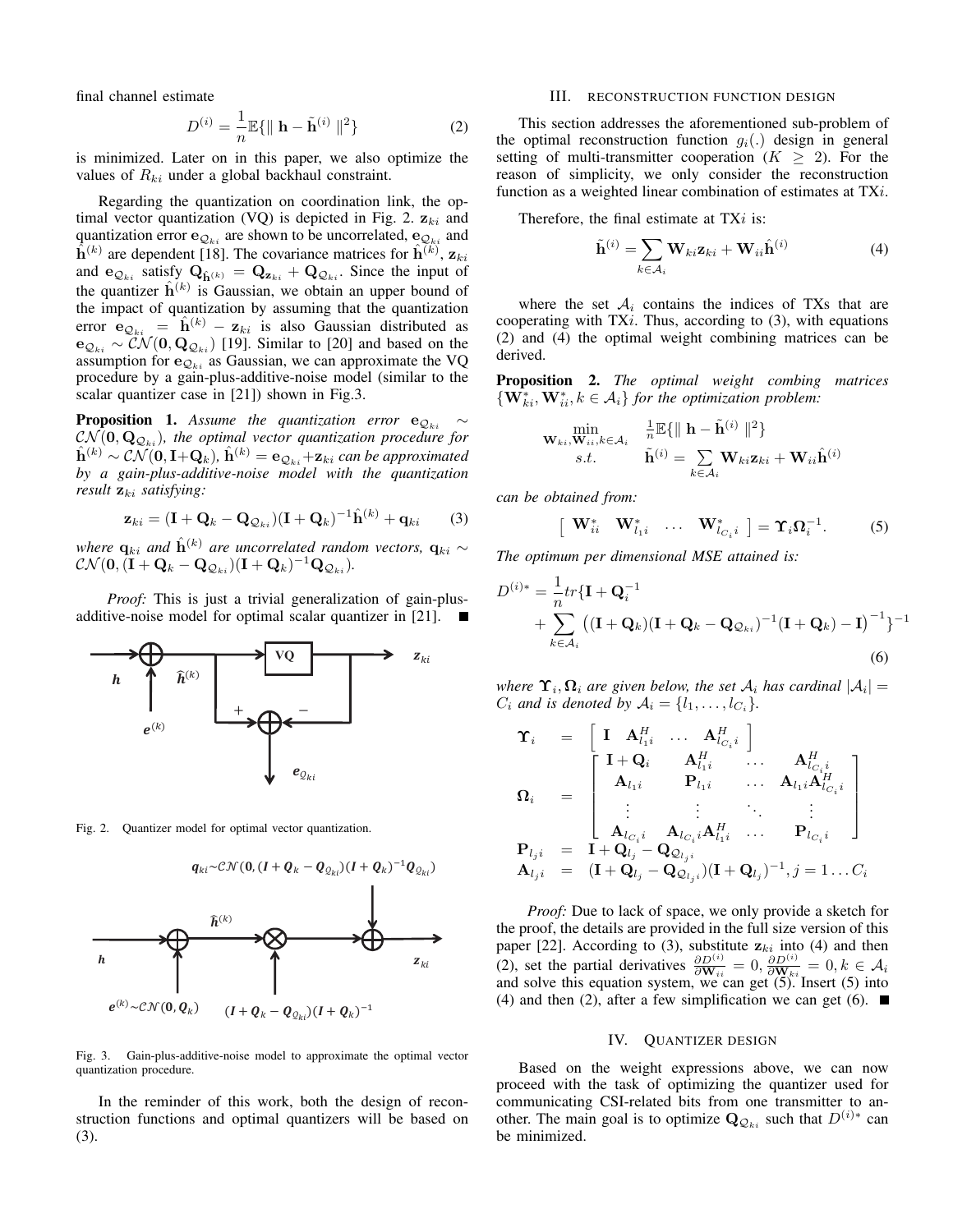First, it's obvious that a conventional VQ will not provide the best  $z_{ki}$  as it typically minimizes the distortion in a way that ignores the local CSI available at  $TXi$ .

As  $\mathbf{Q}_i$ ,  $i = 1 \dots K$  reflect the accuracy of local CSI and are assumed to be known to all TXs, the quantizer should allocate the quantization resource where most needed, i.e. in channel elements or directions that are known best by the TXk and least known by TXi. Thus, we propose to use the weighted square error distortion:  $d_{\mathcal{Q}_{ki}}(\mathbf{x}, \mathbf{y}) = (\mathbf{x} - \mathbf{y})^H \mathbf{B}_{ki}(\mathbf{x} - \mathbf{y})$  as the distortion measure of the quantizer  $\mathcal{Q}_{ki}$ , where the positive definite weight matrix  $B_{ki}$  is a variable to be optimized.

Importantly, we can calculate  $\mathbf{Q}_{\mathcal{Q}_{ki}}$  in the asymptotic case when the given coordination link rate  $R_{ki}$  is sufficiently large, i.e. the large quantization rate regime.

Proposition 3. *For a quantizer with* S *levels and* S *is sufficiently large, the quantization error covariance*  $Q_x$  *for a n* dimensional complex random vector source  $\mathbf{x} \sim \mathcal{CN}(\mathbf{0},\mathbf{\Gamma})$ *using optimal weighted mean square error distortion with weight matrix* B *satisfies:*

$$
\mathbf{Q_x} = 2S^{-\frac{1}{n}}M_n 2\pi (\frac{n+1}{n})^{n+1} \det(\boldsymbol{\Phi})^{\frac{1}{2n}} \mathbf{B}^{-1}
$$

where  $M_n$  *is a constant representing the minimal normalized second moment for all space-filling polytopes in* 2n *dimension [23], and* Φ *is defined as:*

$$
\mathbf{\Phi} = \frac{1}{2} \left[ \begin{array}{cc} \Re(\mathbf{B}^{\frac{1}{2}} \mathbf{\Gamma} \mathbf{B}^{\frac{H}{2}}) & \Im(\mathbf{B}^{\frac{1}{2}} \mathbf{\Gamma} \mathbf{B}^{\frac{H}{2}}) \\ \Im(\mathbf{B}^{\frac{1}{2}} \mathbf{\Gamma} \mathbf{B}^{\frac{H}{2}}) & \Re(\mathbf{B}^{\frac{1}{2}} \mathbf{\Gamma} \mathbf{B}^{\frac{H}{2}}) \end{array} \right].
$$

*Proof:* See Appendix.

we now exploit Proposition 3 in order to derive  $\mathbf{Q}_{\mathcal{Q}_{ki}}$ :

$$
\mathbf{Q}_{\mathcal{Q}_{ki}} = 2^{1 - \frac{R_{ki}}{n}} M_n 2\pi \left(\frac{n+1}{n}\right)^{n+1} \det(\mathbf{\Phi}_{ki})^{\frac{1}{2n}} \mathbf{B}_{ki}^{-1} \quad (7)
$$

where

$$
\Phi_{ki} = \frac{1}{2}\left[\begin{array}{cc} \Re(\textbf{B}_{ki}^{\frac{1}{2}}(\textbf{I} + \textbf{Q}_k)\textbf{B}_{ki}^{\frac{H}{2}}) & \Im(\textbf{B}_{ki}^{\frac{1}{2}}(\textbf{I} + \textbf{Q}_k)\textbf{B}_{ki}^{\frac{H}{2}}) \\ \Im(\textbf{B}_{ki}^{\frac{1}{2}}(\textbf{I} + \textbf{Q}_k)\textbf{B}_{ki}^{\frac{H}{2}}) & \Re(\textbf{B}_{ki}^{\frac{1}{2}}(\textbf{I} + \textbf{Q}_k)\textbf{B}_{ki}^{\frac{H}{2}}) \end{array}\right]
$$

According to (6), (7), we can now optimize the quantization taking side information into account by solely optimizing the value of  $B_{ki}$ . When  $R_{ki}$  is sufficiently large, the optimal  $B_{ki}$ can be solved as follows:

$$
\min_{\substack{\mathbf{B}_{ki},k\in\mathcal{A}_{i}\\S.t.}} D^{(i)*}
$$
\n
$$
\det(\mathbf{B}_{ki}) = 1, \mathbf{B}_{ki} \succeq 0
$$
\n
$$
D^{(i)*}
$$
\n
$$
\text{defined in (6)}
$$
\n(8)

The constraints on  $B_{ki}$  matrices ensure that the optimization is performed among quantizers with the same quantization distortion. Note that a rigorous convexity analysis for optimization problem (8) is left for [22], only an approximation is provided here. Since we are considering the coordination link rate  $R_{ki}$  to be sufficiently large, use matrix inverse approximation on (6):

$$
D^{(i)*} = \frac{1}{n} tr{\mathbf{I} + \mathbf{Q}_i^{-1}}
$$
  
+ 
$$
\sum_{k \in A_i} ((\mathbf{I} + \mathbf{Q}_k)(\mathbf{I} + \mathbf{Q}_k - \mathbf{Q}_{Q_{ki}})^{-1}(\mathbf{I} + \mathbf{Q}_k) - \mathbf{I})^{-1} \}^{-1}
$$
  

$$
\simeq \frac{1}{n} tr{\mathbf{Q}_i \sum_{k \in A_i} (\mathbf{Q}_k + \mathbf{Q}_{Q_{ki}})^{-1} + \mathbf{Q}_i^{-1} + \mathbf{I} \}^{-1}
$$
  

$$
\simeq \frac{1}{n} tr{\mathbf{Q}_k \sum_{k \in A_i} \mathbf{Q}_k^{-1} + \mathbf{Q}_i^{-1} + \mathbf{I} - \sum_{k \in A_i} \mathbf{Q}_k^{-1} \mathbf{Q}_{Q_{ki}} \mathbf{Q}_k^{-1} \}^{-1}
$$

Therefore, the objective function is approximated as a trace of the inverse of positive semi-definite matrix, which is a convex optimization problem.

Note that once the optimal weight matrix  $\mathbf{B}_{ki}^*$  is obtained, the codebook for optimal quantizer  $\mathcal{Q}_{ki}^*$  can be calculated based on Lloyd algorithm and a training set. The optimal weight matrices for estimation combine can be calculated according to (5).

## V. COORDINATION LINK BIT ALLOCATION PROBLEM

An interesting consequence of the above analysis is the optimization of coordination where multiple transmitters can exchange simultaneously CSI-related information to each other under a global constraint on the coordination bits. The global optimization problem over all coordination links now becomes:

$$
\min_{\substack{\mathbf{B}_{ki}, R_{ki}} \\ k \in \mathcal{A}_i, i=1,\dots,K \\ s.t.}} \frac{\frac{1}{K} \sum_{i=1}^{K} D^{(i)*}}{\det(\mathbf{B}_{ki}) = 1, \mathbf{B}_{ki} \succeq 0}
$$
\n
$$
\sum_{i=1}^{K} \sum_{k \in \mathcal{A}_i} R_{ki} = R_{tot}, R_{ki} \in \mathbb{N}^+
$$
\n
$$
D^{(i)*}
$$
 defined in (6).

Due to the integer constraints on  $R_{ki}$ , this problem becomes non-convex optimization. However, conventional alternating algorithms can be applied to perform the optimization in a two-step iterative approach: (i) initialize  $B_{ki}$ , (ii) optimize the coordination bit  $R_{ki}$  with fixed  $B_{ki}$ , (iii) optimize the weighting matrices  $B_{ki}$  with fixed  $R_{ki}$ , (iv) iterate between (ii) and (iii) until converges. The optimization in (ii) is an integer programming and the optimization in (iii) is a convex optimization, therefore, many conventional algorithms can be applied in both steps. Note that the optimum is not guaranteed by the alternating algorithm, it might converge to a local optimal point as well.

## VI. NUMERICAL PERFORMANCE ANALYSIS

In this section, the per dimensional MSE for decentralized channel estimation is evaluated for different settings using Monte-Carlo simulations over  $10<sup>5</sup>$  channel realizations. In all simulations  $K = 2$  and  $L = 2$ ,  $M = N = 1$ . The channel  $h \in \mathbb{C}^{4 \times 1} \sim \mathcal{CN}(\mathbf{0}, \mathbf{I})$  and the rates on coordination link from TX2 to TX1 and from TX1 to TX2 are denoted  $R_{21}$  and  $R_{12}$ , respectively. The parameter  $M_n$  is set as  $929/12960$  which is related to the E8 lattice since we are considering 8 real dimensions. In Fig. 4 and Fig. 5, the local CSI information structure is characterized by  $\mathbf{Q}_1 = diag(0.1, 0.1, 0.9, 0.9)$  and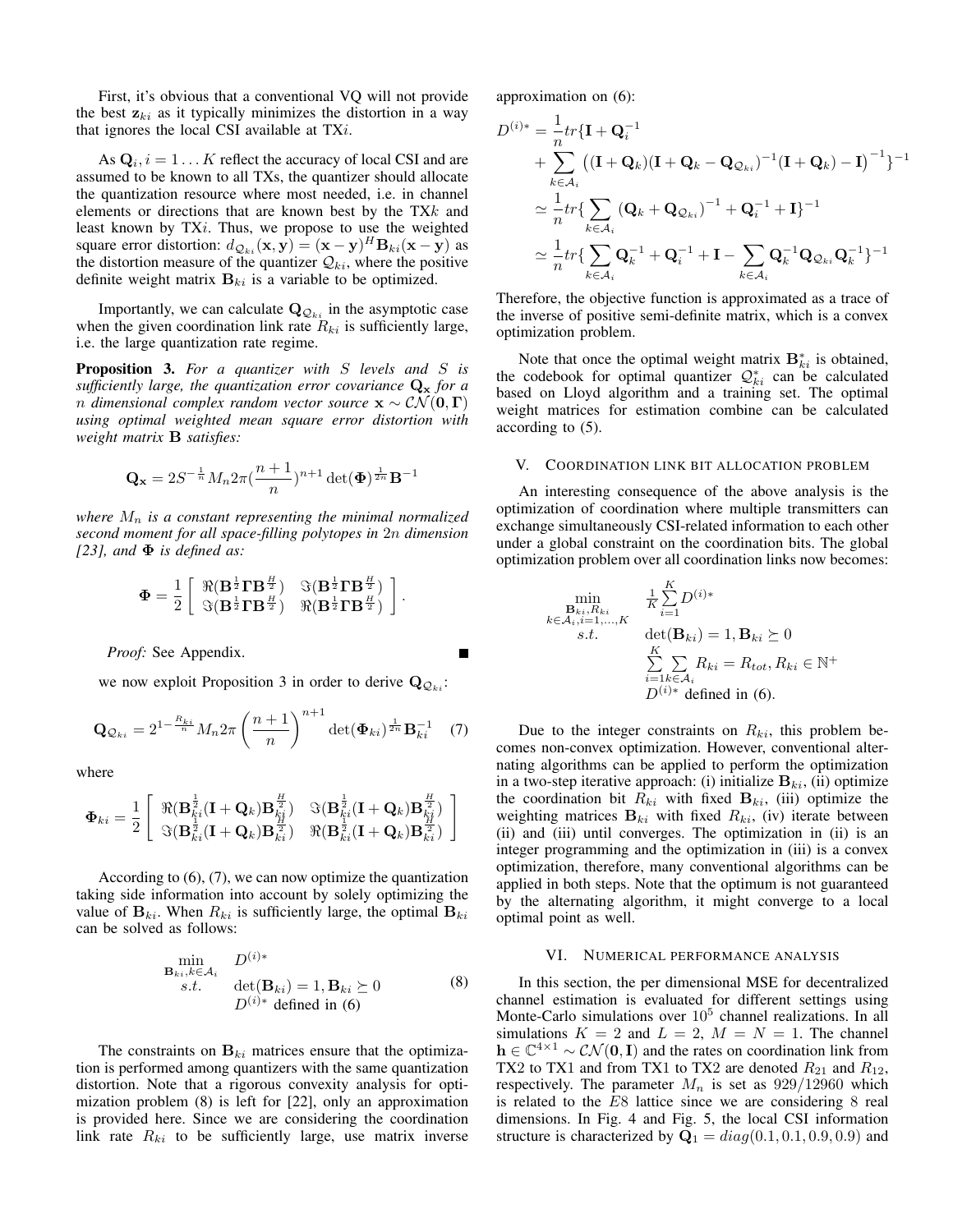$\mathbf{Q}_2 = (0.9, 0.9, 0.1, 0.1)$  which corresponds to an example where TX1 has more accurate CSI about RX1 and less accurate CSI about RX2, while TX2 has more accurate CSI about RX2 and less accurate CSI about RX1. The  $diag(.)$  operator represents a diagonal matrix with diagonal elements in the parenthesis.

Fig.4 shows the per dimensional MSE for the final estimation at TX1. The shaped coordination curve applies the proposed algorithm. The unshaped coordination implements the traditional optimal VQ and finds  $W_{21}, W_{11}$  accordingly using (5). From the figure we can conclude that the shaped coordination algorithm outperforms the unshaped coordination algorithm, which not surprisingly shows the benefit of taking the priori statistic information into account. The asymptotically optimal Wyner-Ziv coding curve refers to the Wyner-Ziv quantizer for noisy source in [17]. It reveals that our algorithm outperforms the asymptotically optimal Wyner-Ziv coding algorithm in low coordination rate region. In fact, in two TXs cooperation case, it is trivial to prove that the proposed algorithm converges asymptotically to the Wyner-Ziv bound  $D_{\infty}$  [17] as well.

Fig. 5 exhibits the sum rate for a 2 TX cooperation system. The rate on the coordination links satisfies  $R_{21} = R_{12}$ . The zero forcing (ZF) precoder is constructed at each TX based on its final estimate of the network MIMO channel. We also provide the sum rate for the case when coordination links have infinite bandwidth. The figure shows that the proposed shaped coordination algorithm will improve the system sum rate beyond the unshaped coordination algorithm and asymptotically optimal Wyner-Ziv coding algorithm when a simple ZF precoder is implemented. As the rate on coordination link increases, the sum rate for all algorithms will converge to the infinite coordination rate case.



Fig. 4. Mean square error for the final channel estimation at TX1 as a function of coordination link rate  $R_{21}$ , local CSI error covariance matrices are  $\mathbf{Q}_1 = diag(0.1, 0.1, 0.9, 0.9), \mathbf{Q}_2 = diag(0.9, 0.9, 0.1, 0.1).$ 

Fig.6 considers the coordination link bit allocation problem for a 2 TX cooperation system. The total amount of bits for coordination link is  $R_{12} + R_{21} = 30$ bits, the error covariance matrices  $Q_1 = diag(0.1, 0.1, 0.9, 0.9), Q_2 =$  $diag(0.5, 0.5, 0.5, 0.5)$ . The figure reveals that the cooperation information exchange is not necessarily symmetric, the optimal coordination link bit allocation strategy is to let TX2 share the cooperation information to TX1 through a  $R_{21} = 12$ bits



Fig. 5. Sum rate for the 2 TX cooperation system, each TX implements a ZF precoder based on its final channel estimation, SNR is 20dB per TX, local CSI error covariance matrices are  $\mathbf{Q}_1 = diag(0.1, 0.1, 0.9, 0.9), \mathbf{Q}_2 =$  $diag(0.9, 0.9, 0.1, 0.1).$ 



Fig. 6. Per dimensional average mean square error for the final channel estimation at TX1, TX2 when sum bit for coordination link  $R_{tot} = R_{21} + R_{12} =$ 30bits,  $\mathbf{Q}_1 = diag(0.1, 0.1, 0.9, 0.9), \mathbf{Q}_2 = diag(0.5, 0.5, 0.5, 0.5).$ 

coordination link and vice versa through a  $R_{12} = 18$ bits coordination link. It reveals that if one TX has a better local CSI, it is more encouraged to share his information through a higher rate coordination link.

### VII. CONCLUSION

We study the decentralized cooperative channel estimation for coordinated multipoint transmission networks. We derive a low-complexity algorithm which exploits local communications near-optimally and is robust to arbitrary feedback noise statistics. We exhibit clear advantages over CSI acquisition and exploitation methods used in conventional CoMP systems.

### VIII. APPENDIX

Proof for Proposition 3: In order to prove this proposition, we need the following result: for a random vector x, if an optimal S levels Euclidean distance distortion based quantizer applied on a random vector  $y = B^{\frac{1}{2}}x$  has the codebook  $\{y_1, \ldots, y_S\}$  and associated partition  $\{\mathcal{P}_1, \ldots, \mathcal{P}_S\}$ , then the optimal S level weighted square error distortion based quantizer applied on the random vector x with weight matrix B